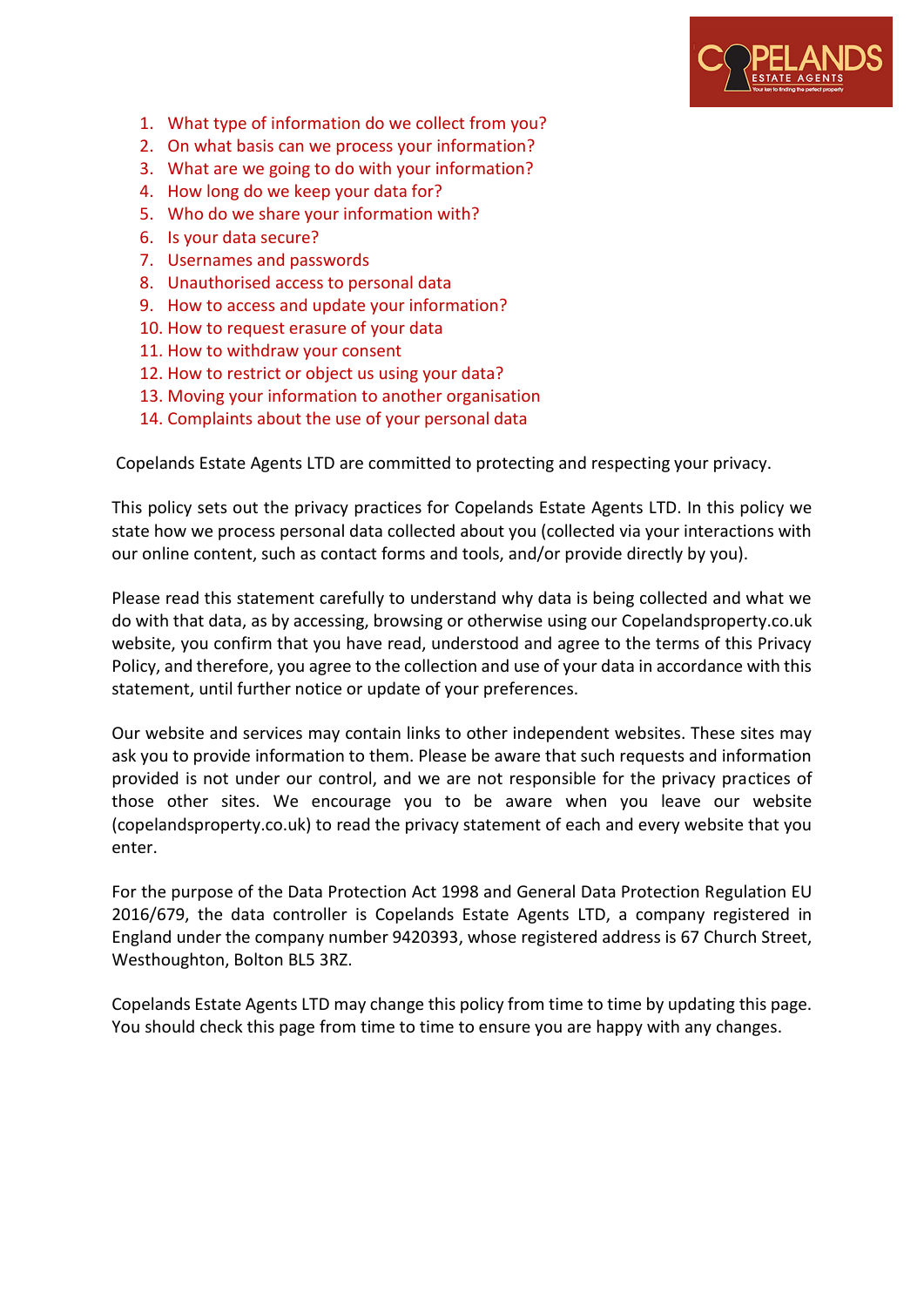# INFORMATION COLLECTED AND USE

## 1. **What type of information do we collect from you?**

When you access our website (https://copelandsproperty.co.uk) and/or register your interest in the use of our services, Copelands Estate Agents LTD and any other third-parties who host, maintain or support our delivery of services may collect personal and technical information about you.

The personal information we collect from you will typically include the following:

- Full name and contact details (including your date of birth, contact number, email and postal address).
- Any phone number or email used to get in touch with our customer services and/or offices.
- Information relating to your identity where we are required by law to collect this to comply with the Money Laundering Regulations 2017 and the Immigration Act (such as passport and/or driving license).
- Information on your close connections where we are required to conduct conflicts of interests under regulatory obligations.
- Your banking details where required such as where you are letting a property or, where renting, to set up an approved tenancy deposit account for you and arrange for rental payments.
- Information on any access requirements you have necessary to enable us to find suitable properties for you, which may consist of special category personal data comprising details of any disability or other health information about you.
- Details about your areas of interest where we wish to send you marketing information about similar products and/or services.

The technical information collected is anonymous (none of the personal data mentioned above is collected) and will include the usage information about visits to our website (via '*cookies'* which enables our website to remember information about you and your preferences). Please read our '[Cookie Policy](https://jamesanderson.co.uk/cookies/)' for further details. The technical information collected includes:

- Internet Protocol (IP) address used to connect your device to the Internet.
- URL clickstream to and from our site (including date and time).
- Device operating system and platform.
- Device location data (if function is not disabled on your device).
- Browser and plugin types and versions.
- Login usernames (for security reasons and required for the use of the website feature 'favourites' and 'MyHome' platform in lettings services).
- Time zone settings.
- Pages and/or products viewed and/or searched for.
- Time spent on certain page and page interaction information (such as scrolling, clicks and mouse-overs).
- Methods used to land and exit from the website and/or page.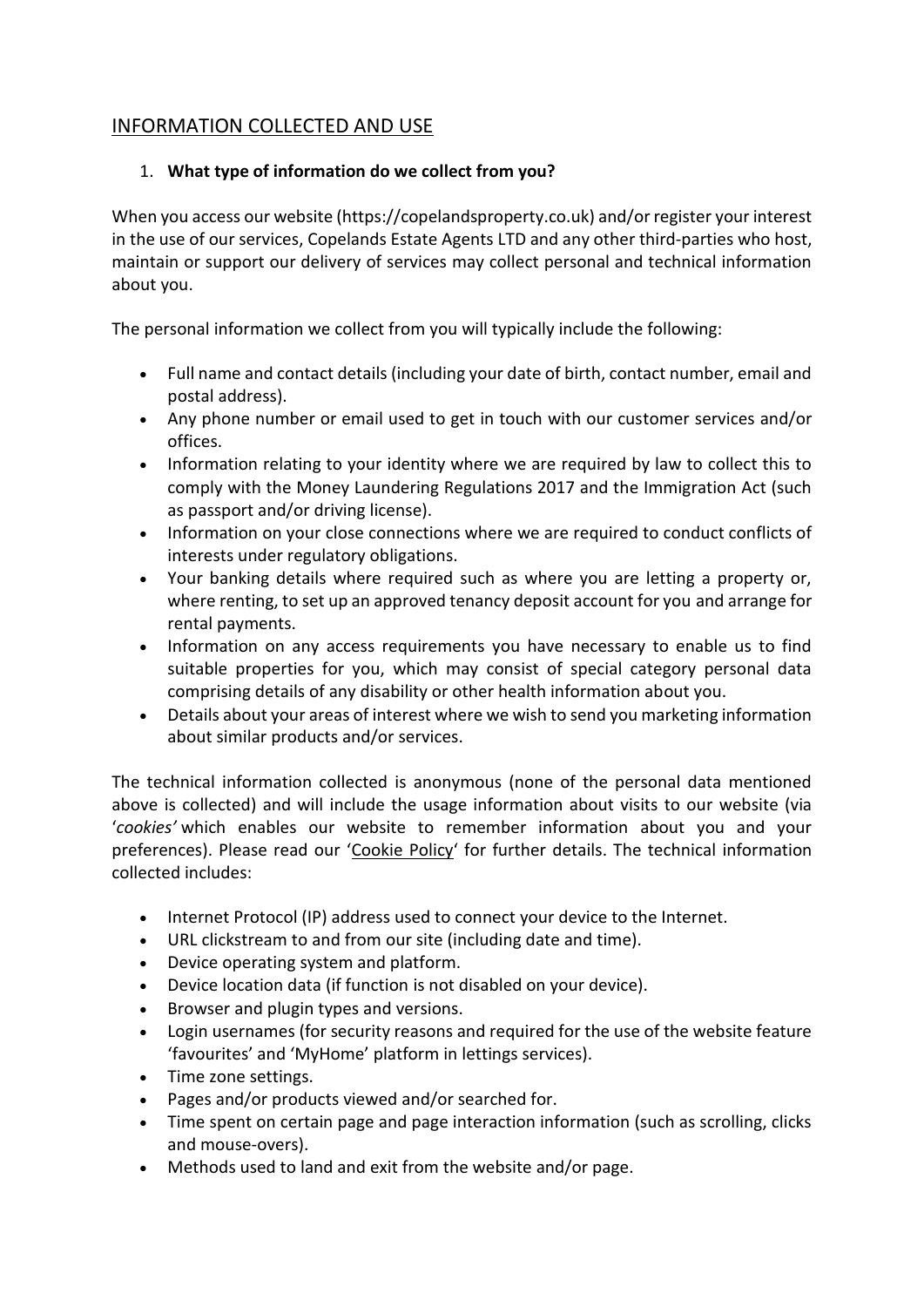- Page response times
- Download errors.
- Communication history between you and our company, including a record of the email, telephone and postal correspondence created a) when you contact us as part of a product or service query, b) during the contractual period of the delivery of services.

Where we need to collect personal data by law (for example, to meet our obligations to prevent fraud and money laundering) or under the terms of a contract we have with you, and you fail to provide that data when requested, we may not be able to a) perform the existing contract and/or services as requested, b) enter in a contract and/or services as requested. In this case, we may have to cancel a contract or service you have with us, but we will notify you if this is the case at the time.

## 2. **On what basis can we process your information?**

The legal grounds under data protection legislation for processing your personal data are as follows:

- It is necessary for the performance of a contract to which you are a party, or to take steps prior to entering into a contract with you, for us to provide you with our products and services;
- You have given us explicit consent to the processing of your personal data for one or more specific purposes, namely 1) where you have given us consent to receive electronic marketing by us and/or 2) to process your Special Category Personal Data described above. You do not need to provide us with marketing consent in order to receive our services;
- It is necessary for the purposes of our legitimate interests, except where our interests are overridden by the interests, rights or freedoms of affected individuals (such as you). To determine this, we shall consider a number of factors, such as what you were told at the time you provided your data, what your expectations are about the processing of the data, the nature of the data, and the impact of the processing on you. Our legitimate interests include processing necessary to improve and to promote our services and product and to better understand our customers' interests and knowledge of the property market and to administer the technical aspects of our service and products;
- Where we need to comply with a legal obligation; or in rare circumstances;
- Where we need to protect your interests (or someone else's interests); and/or
- Where it is needed in the public interest or for official purposes.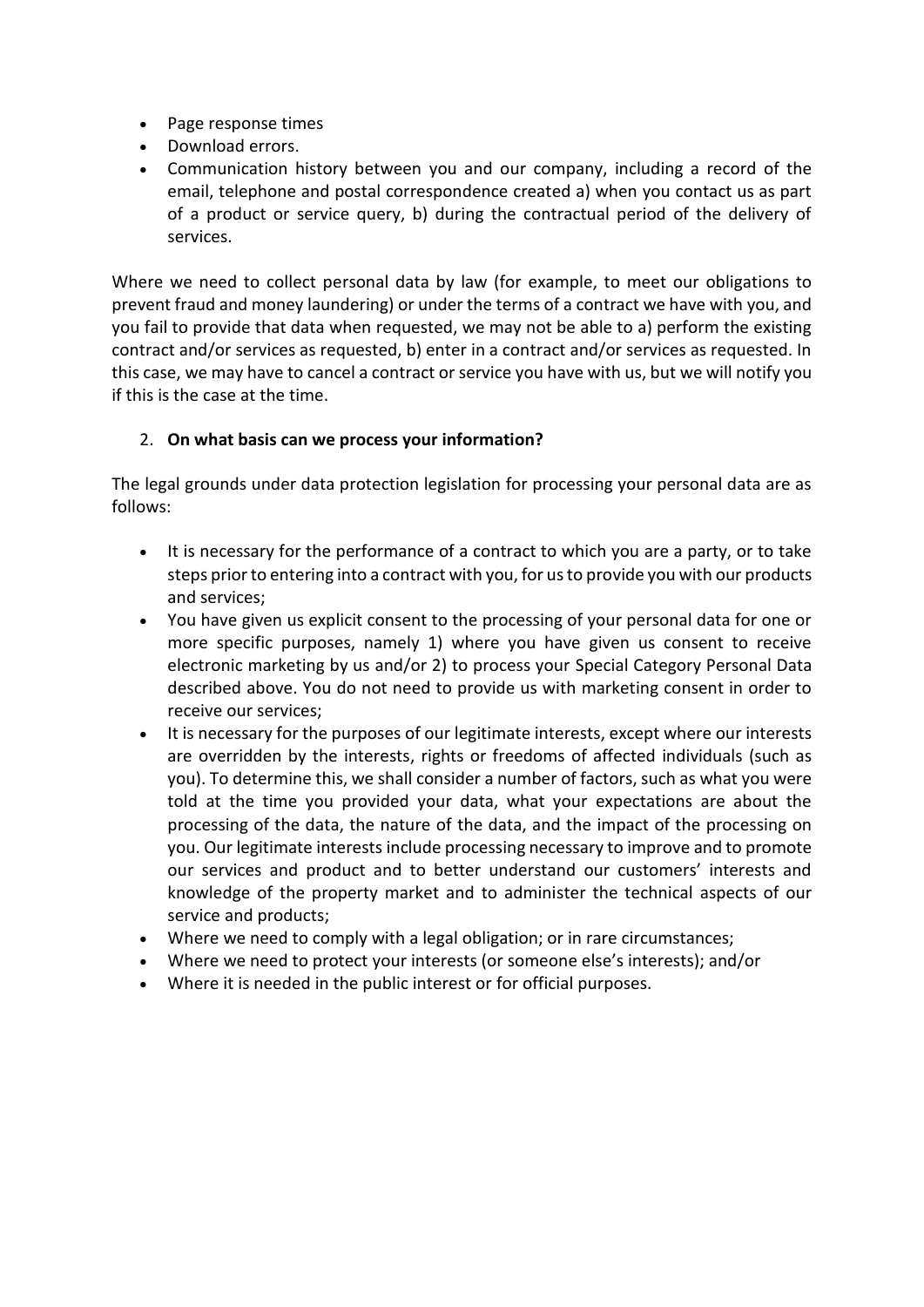## 3. **What are we going to do with your information?**

We will hold and use personal information about you in the following ways:

- To fulfil our obligations to you when providing you with our property services;
- To share your information with others where necessary to fulfil our property services for you or where acting as agent for a third party on your behalf;
- To comply with our statutory and regulatory obligations, including verifying your identity, prevention of fraud and money laundering and to assess your credit worthiness;
- Communicate with you during the course of providing our services, for example with your enquiries and requests;
- Statistical purposes so we can analyse figures to help us manage our business and plan strategically for the future;
- To provide you, or to enable third parties to provide you, with information about goods or services we feel may interest you: where you have provided permission for us to do so or, if you are an existing customer where we choose to contact you by electronic means (including newsletter and email) with information about our own goods and services similar to those which you have already obtained from us or negotiated to obtain from us (for those marketing messages you can unsubscribe at any time);
- Track your use of our service, including your navigation of our website in order to improve the website performance and user experience;
- To ensure that content from our website is presented in the most effective manner for you and for your device;
- To notify you about changes to our service.

## 4. **How long do we keep your data for?**

We will retain your personal data for different periods depending on the service you have chosen to use us for, which may be a longer period than that for which we need to hold your data to provide those services, i.e. where we are under regulatory or statutory duties to hold your data for a longer period or need to retain it in the event of a legal claim or complaint.

## 5. **Who do we share your information with?**

We will pass your details to the following organisations (our "data processors") who carry out certain activities on our behalf as part of us providing our services: payment service providers, property management agents, credit reference and fraud prevention agencies, cloud computing host providers, technical support service providers, advertising networks services, email marketing services, financial services, business partners, sub-contractors, services, etc.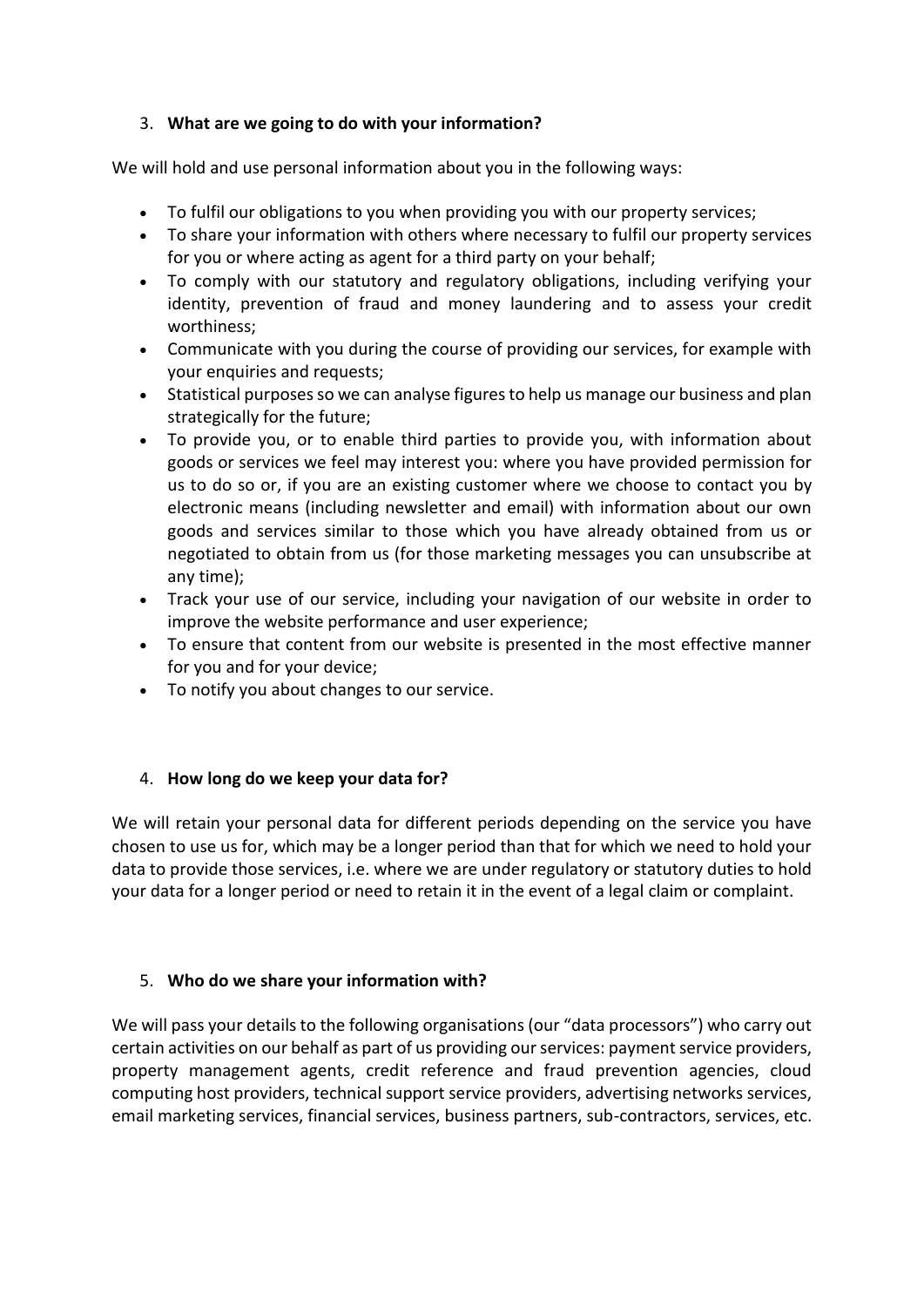We will also pass your details where necessary to your property solicitors and those of the other party to your transaction. We will also disclose your personal information to third parties:

- In the event that we sell or buy any business or assets, in which case we will disclose your personal data to the prospective seller or buyer of such business or assets.
- If our company or substantially all of our assets are acquired by a third party, in which case personal data held by us about our customers will be one of the transferred assets.
- If we are under a duty to disclose or share your personal data in order to comply with any legal or regulatory obligation, or to protect the rights, property, or safety of our company, our customers, or others. This includes exchanging information with other companies and organisations for the purposes of fraud protection and credit risk reduction.

We will not share your information with third parties for marketing purposes without first obtaining your prior consent.

# **SECURITY**

## 6. **Is your data secure?**

We are committed to ensuring that your information is secure. Your data is held on secure servers within the European Economic Area ("EEA") with all the necessary technological and operation measures put in place to safeguard it from unauthorised access. Where possible any identifiable information will be encrypted or minimised.

Whereas cases of your data being held out of the EEA, we have taken all the necessary steps to ensure that the data processor is aware of the General Data Protection Regulation EU 2016/679 to ensure compliance with our obligations under these regulations, to keep personal data up to date and secure.

All information collected via our website is stored and encrypted (using SSL technology) on our secure servers. We are continuously auditing our website's performance and security, to prevent any downfalls which may put at risk the website's security and data collected. If you have any reasons to believe that our website is not performing at its best in securing your data, please get in touch via jacquirowles@copelandsproperty.co.uk.

## 7. **Usernames and passwords**

If we have given you a username and password which enables you to access certain parts of your data on our systems, you are responsible for keeping it confidential. Please do not share it with anyone.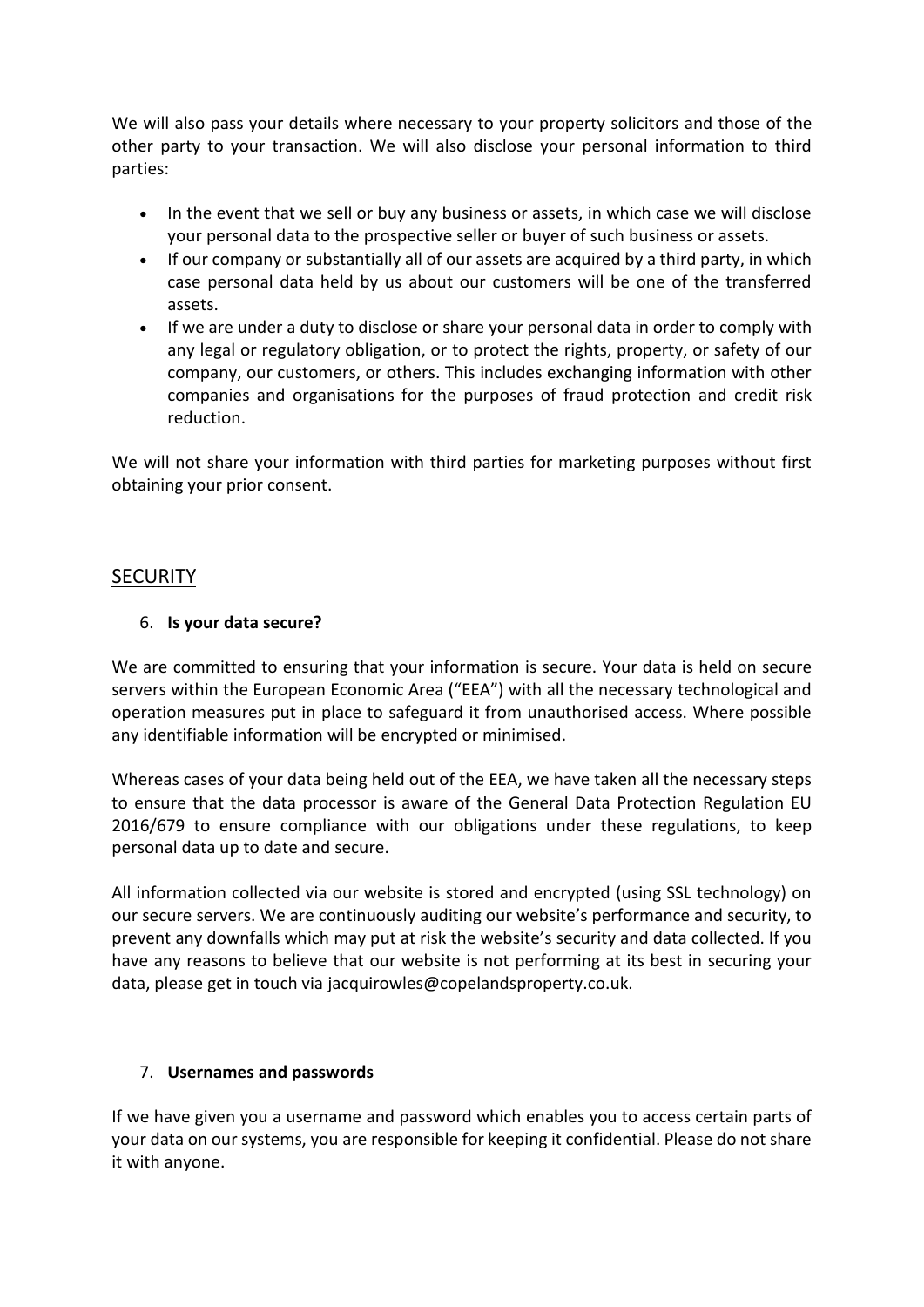### 8. **Unauthorised access to personal data**

The data that we collect from you may be stored and processed by staff operating inside and outside the EEA, who work for us or for one of our suppliers. Such staff may be engaged in the fulfilment of the contract and/or services to you. Copelands Estate Agents LTD has taken all the necessary steps to ensure that your data is treated securely and in accordance with this policy and the new General Data Protection Regulation EU 2016/679.

We undertake business and website audits which enable us to further develop our strict procedures and security features to prevent unauthorised access.

## YOUR RIGHTS

## 9. **How to access and update your information?**

You have a right to request a copy of the personal information we hold about you, known as a data subject access request. You also have the right to request that information we hold about you which may be incorrect, or which has been changed since you first told us, to be updated or removed. These requests are free of charge and can be sent to 67 Church Street, Westhoughton, Bolton BL5 3RZ.

#### 10. **How to request erasure of your data**

You can ask us to delete or remove personal data where there is no good reason for us continuing to process it. You also have the right to ask us to delete or remove your personal data where you have successfully exercised your right to object to processing (see below), where you have withdrawn consent for us to process it (as explained below), where we may have processed your information unlawfully or where we are required to erase your personal data to comply with local law. Note, however, that we may not always be able to comply with your request of erasure for specific legal reasons which will be notified to you, if applicable, at the time of your request.

#### 11. **How to withdraw your consent**

You have the right at any time to withdraw any consent you have given us to process your personal data. Please note if you withdraw your consent it will not affect the lawfulness of any processing of your personal data we have carried out before you withdrew your consent. Should you wish to do so you can change your consent preferences at any time by contacting us at 01942 842409